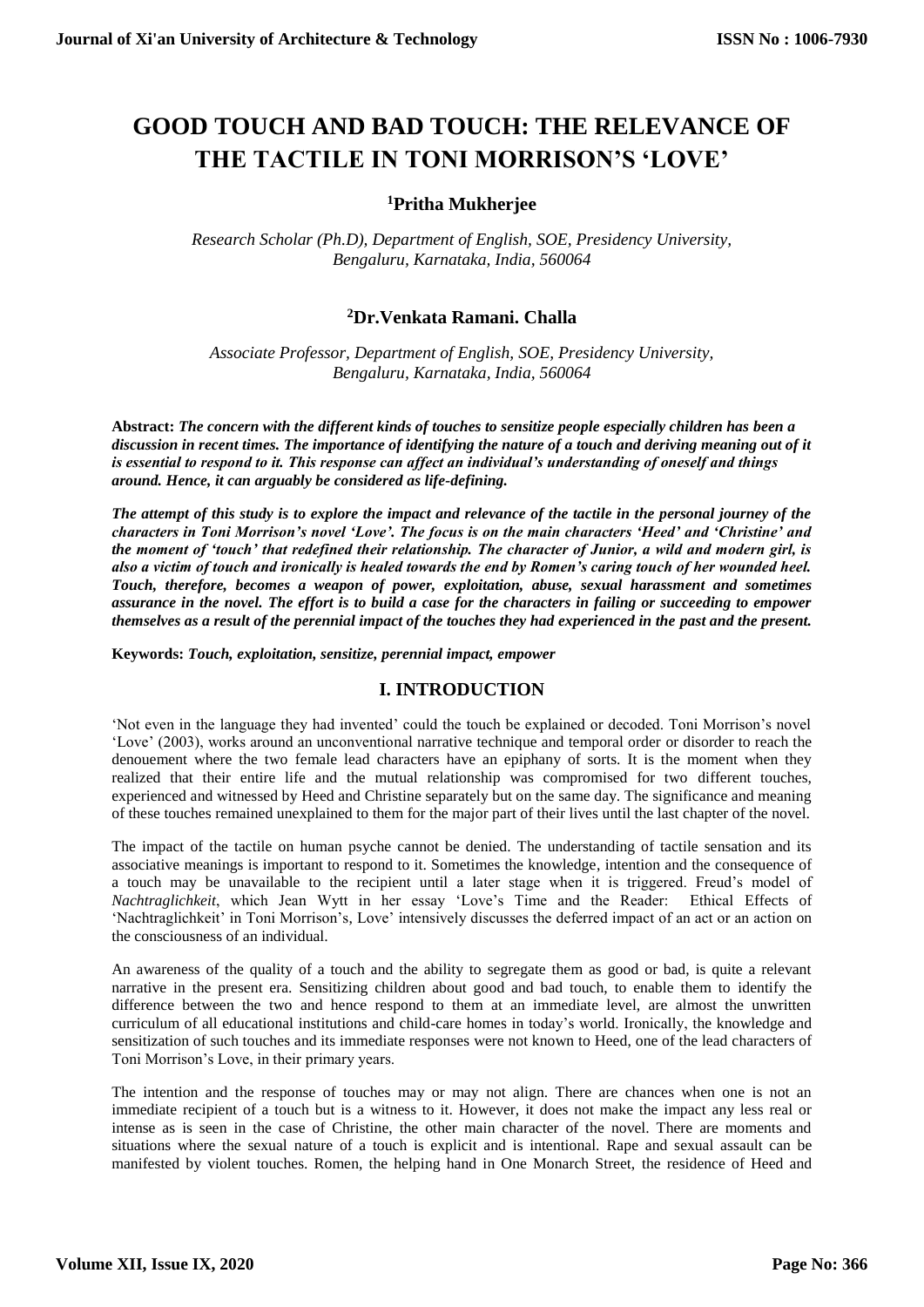Christine, is involved in a gang rape. His inaction in the act to sexually touch the victim and his healing touch on Junior towards the end of the novel, once again become milestone in the lives of the characters.

The novel has many instances of touches, physically and symbolically, which make or break the characters. Every character has either been victimized or healed by various touches. Physical and emotional proximity are the unspoken, more often unrealized, 'phantoms' behind the actions and relationships of the characters.

#### **II. MORRISON'S** *LOVE*

Set in South Eastern United States, covering a range of years from 1890 to 1990, *Love* is essentially a bildungsroman of two female characters, namely Heed and Christine. It is a non-linearly structured novel with characters swinging back and forth from the present to the past, memory, trauma and re-witnessing play very significant roles in the narrative. Thus, to explore the intensity and the consequence of the touches in the novel, revisiting the past becomes an absolute necessity. The novel also takes us through the journey of Junior, an outsider to the geographical and the personal world of the Cosey's. Her romantic and sexual escapades with Romen provides not just an interesting sub-plot but helps in reiterating the emotional, personal and the social conflicts in the main plot. But the name that is ubiquitous in both the plots and in the novel is that of Bill Cosey.

Bill Cosey, a quintessential upper-class, successful, maverick businessman, runs an elite hotel resort at the Up-Beach. A large section of the novel is about this larger-than-life creation of Bill Cosey and the influence he has on people around him. What makes Bill Cosey and his accomplishments an interesting study is the racial and class angle. As Morrison says,' The Cosey's had always been a heated topic' (Love, 42). The money behind the establishment of the hotel was also a food for speculation. Inheriting a large amount of wealth from his father, Bill Cosey chose to invest it on a business which at the time of Jim Crowe would flourish like no other. The hotel and resort were a haven for upper-class, privileged, money-loaded blacks, who were denied access to the white domain. Thus, the world of Bill Cosey was an affected imitation of the larger white world looming large. This world had as much discrimination in terms of class and gender as did the Big Bad world of the Whites. The motto of the resort 'The best good time this side of the law' was self-explanatory. The irony is' this side of the law' was no kinder than the other.

## **III. GOOD TOUCH AND BAD TOUCH**

The non-linear disorientated structure of the novel problematizes our understanding of the relationship between Heed and Christine. The twin narrative technique also adds to the vacillating thoughts regarding the love-hate relationship they share.

'Standing there, one to the right, one to the left, of Bill Cosey's casket, their faces, as different as honey from soot, looked identical. Hate does that. (Love, 37)

What is really noteworthy in the funeral scene of Bill Cosey is the spatial distance between the two women. The lack of physical touch generally associated during such moments to recreate consolation for the loss is remarkably missing. This makes a profound statement of the hatred between the two. As we read further into the lives of the two characters, we understand that Heed is the widow of the omnipresent (ironically as he is mortally dead) Bill Cosey and Christine is the granddaughter. The two women, almost of similar age, part of the Cosey legacy, shared a mutual untouchability. We watch them from a distance, through the verbal narrative of the loyal cook of the Resort and most closely through the constant gaze of the third person narrative. What becomes evident is the eye-for-an-eye and tooth-for-a-tooth equation between the two sixty-something women. Living in the same house, they choose to live in their spatially and psychologically divided spotlight. Once-Perhaps twice-a year, they punched, grabbed hair, wrestled, bit, slapped……More on the mark was their unspoken realizations that the fights did nothing other than allow them to *hold* each other.'(Love,82 Italics mine). The craving to touch each other even if it is associated with violence makes one inquisitive of the nature of their relationship. Was the animosity about power, property, inheritance and ownership? Or are we missing something? some notes, some hidden details, some unspoken truth? The answer to all these is realized not until the last section of the novel. The oh-so-that- is –what -it -is, moment comes at the climax when ironically Christiane holds Heed with her hands to prevent the latter from a fall, as both of them were slyly aiming to reconstruct Bill Cosey's will!

The moment of epiphany comes while recalling a single day's event and the disturbing impact that an inappropriate 'touch' had on the friendship of the two girls. As the two physically and morally dishevelled old women sit in a neutral space of the ruins of the once-upon-a time dazzling Resort, they fail to keep on the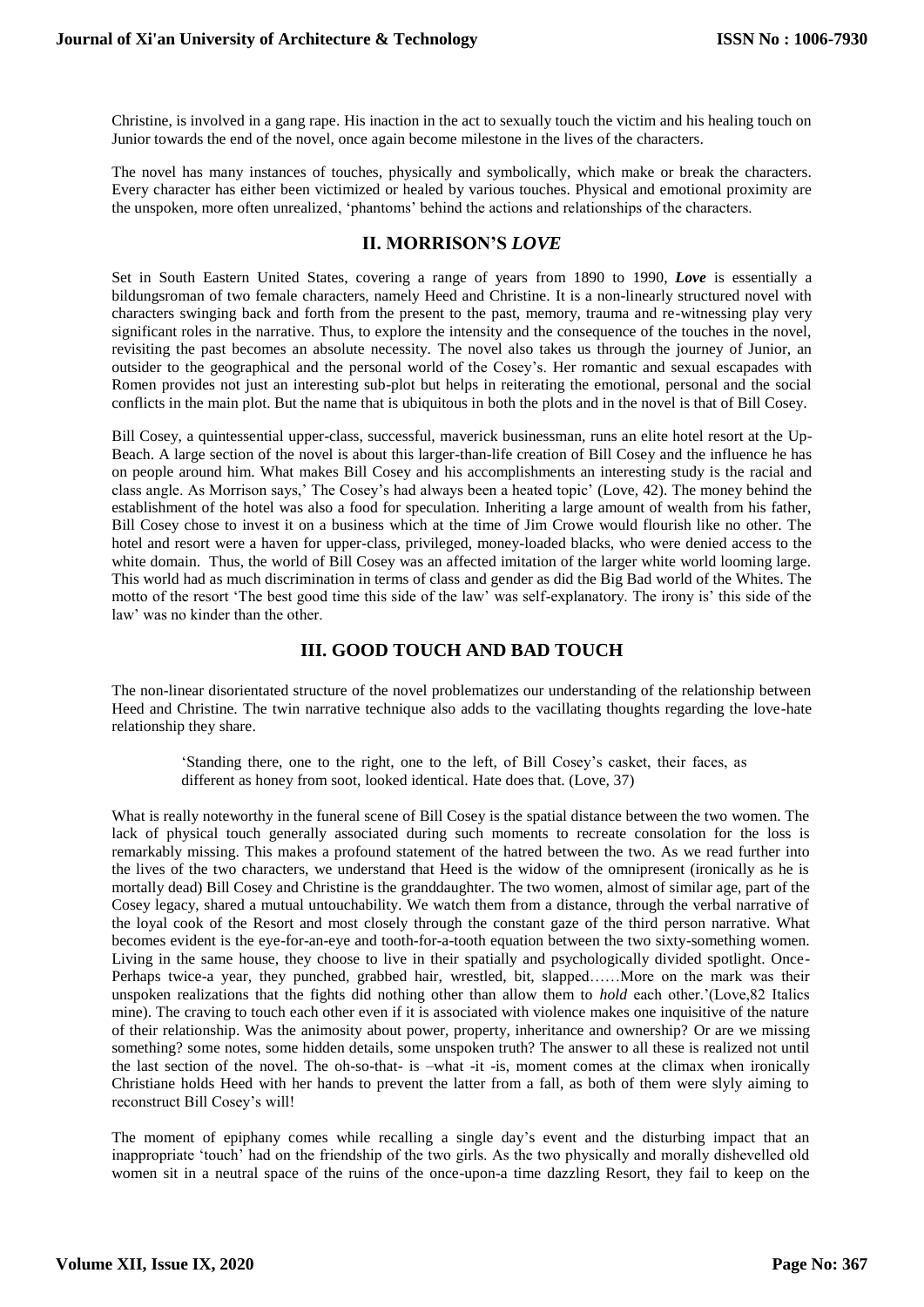charade of hatred any longer. The intimate conversation between the two takes us back to an idyllic past of two eleven-year-old girls sharing innocent moments at one of their regular picnics at the beach. They reminiscent with the thought of 'We could have been living our lives hand in hand instead of looking for Big Daddy everywhere'. They regret losing 'touch' with each other because of the rivalry that was created between them by the overpowering personality of Bill Cosey. The conversation that flows from here is more an attempt to establish the reason behind their falling apart. But this brings them to the most well-kept secret between the two. A secret that not only tore them apart but was tantamount to bringing havoc in the lives of everyone around. A secret that Heed and Christine 'Even in Idigay they had never been able to share a twin shame'(Love,219).

A flashback to 1940, and the two little girls innocently playing at the beach, enjoying their packed picnic lunch at the privacy of their conjured Celestial Palace. Enjoying the company of each other, dressed in their bathing suits with identical hairstyles, they discover that they had forgotten the jacks in the hotel. Heed volunteers to get them and 'bumps into her friend's (Christine) grandfather (Love,220) at the hallway of his hotel. After some regular enquiry on Heed's background what followed was something that could be interpreted as a paedophilic extremity.

'He *touches* her chin, and then –casually, still smiling- her nipple, or rather the place under her swimsuit where a nipple will be if the circled dot on her dot ever changes'(Love,221, Italics mine). This psychologically and morally fatal' touch' turns the eleven-year-old Heed's innocent world upside down. Regardless of Bill Cosey's age, one still cannot condone the sexual perversion of the act on a minor. The psychological impact of such a 'touch 'could be extremely disturbing. Here the knowledge of good and bad touch (that is a pertinent subject in today's context) probably could have helped the child to respond adequately. However, Jean Wyatt interprets that Heed is catapulted into the world of adult sexuality without having the agency to comprehend it at the time.

'Heed stands there for what seems an hour but is less than the minute it takes to blow a perfect bubble'. (Love,221). This confused response of an uninformed little girl to the molestation reconfirms Jean Wytt's application of Freud's model of Nachtraglichkeit. The complex temporal structure of the novel dividing it into two sections helps in creating a huge gap between the moment of action and the moment of realization. Nachtraglichkeit or deferred action as it may be loosely translated to, refers to an incident that an individual experience without understanding the significance and consequence of it and fails to react appropriately at the moment. However, any remote incident in the future could trigger this past and stimulate the individual to realize and comprehend the significance and the enormity of the past act. Ironically it took Heed years of time and not until her death-bed moment, in the proximity of his long-lost friend turned enemy, could she fathom the nature, the intention and the significance of the 'touch' that changed her life forever. The inappropriate touch followed by a hasty marriage to the fifty-year-old Bill Cosey did give Heed the social recognition that she used as guard to avoid the disturbed consciousness within her. At the most obvious level, this marriage proved fatal to the friendship between the little girls. Nothing remained the same ever since. Devoid of the most organic bond of friendship that the two girls shared, what followed was an equally intense relationship of betrayal and hatred.

Christine saw the marriage between her best friend and her grandfather as a transgression. It made everything that they shared between them a lie. It ended the biggest source of sustenance and security for them.

The inappropriate touch could be read as an exploitation of the most vulnerable, powerless and voiceless – the black American woman/girl-child with no wealth, by the, entitled, rich masculine power. A black Feminist study of the condition of black women brings forth, the double denial of respect, security, choices and agencies to such women. The Feminist movements were customized more for the white middle-class women of the West and the civil rights movements were essentially led by patriarchy. Thus, the Black American women were discriminated based on race, colour, gender and class. The Black men, having been deprived of their masculine entitlement amidst the whites, found the easiest prey in their own women. The civil rights movement becomes a mockery when we have a desperate poor imitation of a white man in men like Bill Cosey. Despite all his wealth and reputation, what cannot be missed is that his business thrived on the money and the good-will of rich blacks only. The Resort, during its hey-days was not open to people belonging to a certain section and class. Though ironically it was open to all when the richer blacks stopped visiting the hotel. But what is also evident is that, this place was a haven for the blacks away from the white gaze. Thus, Bill Cosey could assert his economic, social, sexual and voyeuristic power only amidst the helpless. His lack of remorse for his paedophilic touch followed by the audacious act of marrying the minor against money to her folks, underline the embedded patriarchy in the constitution of a system across race. Bill Cosey is no better than an invented, inculcated, distorted version of a white man, bathed in patriarchy.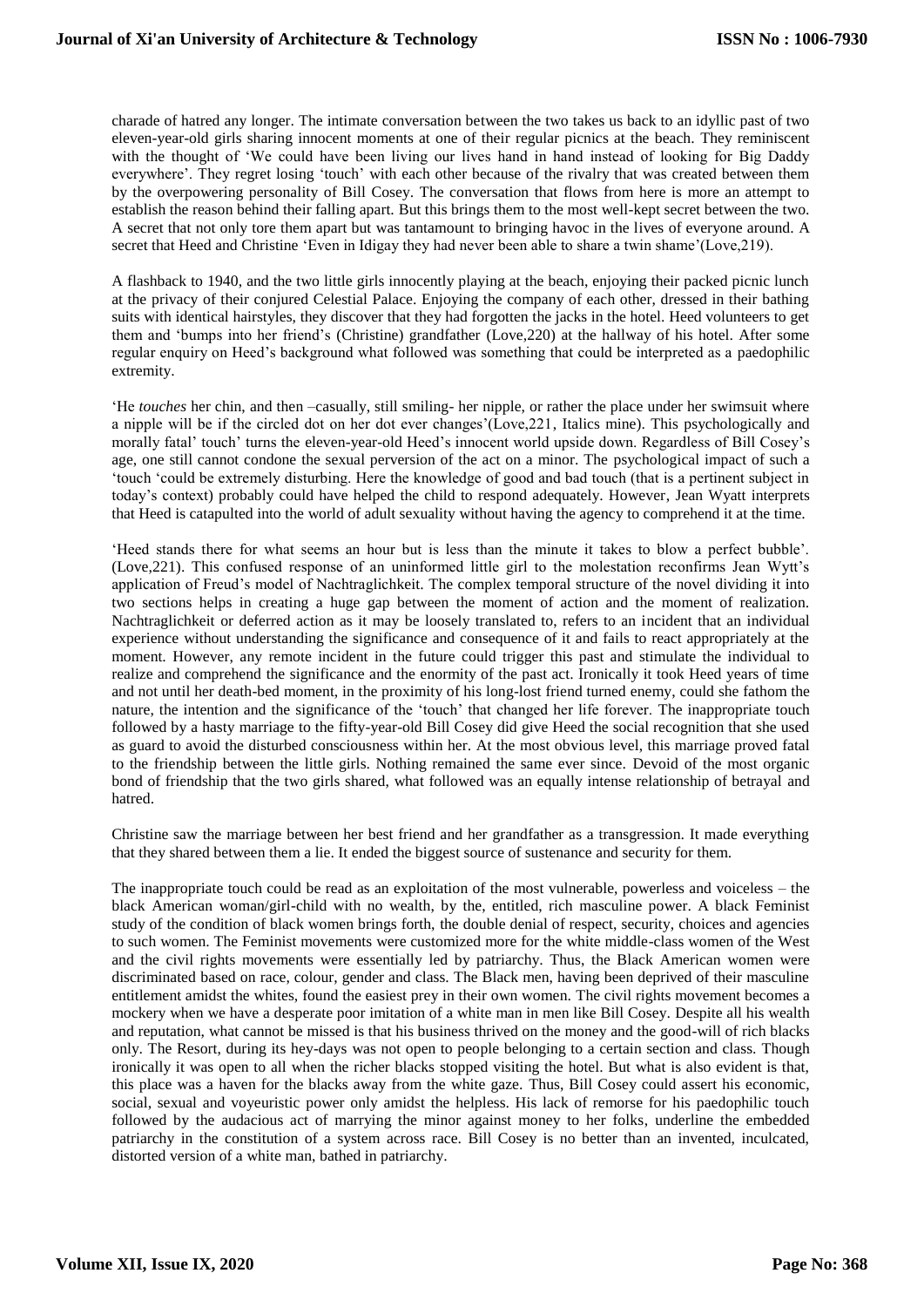To revert to the day when Bill Cosey felt the little eleven-year-old Heed, there was some other 'touch' that was equally disturbing and defining for the other friend, Christine. As Heed had gone looking for the jack, Christine followed to meet her friend at the service entrance. But what she witnessed when she looked toward the window of her own room, where she expected Heed to be looking for the jack, completely took her by shock. She finds her grandfather 'touching' his penis and masturbating. Though Bill Cosey did not intend it for Christine to see him in the act, the latter was petrified by the sight. These two back-to-back episodes of touch brought in the first silence and gap between the two friends. The experience of touch can be personal even if one is witness to it without being the recipient.

'It wasn't the arousals, not altogether unpleasant, that the girls could not talk about. It was the other thing. The thing that made each believe, without knowing why, that this particular shame was different and could not tolerate speech' (Love, 223). Not even in their language of innocence can the consequences of these 'touches' be registered.

The occurrences of the tactile is not just limited to the main plot. The sub-plot narrating the volatile romance of Romen and Junior has multiple instances of physical proximity, sexual abuse and the healing touch. We first meet Romen in a dramatic scene of gang rape where his rowdy acquaintances encourage him to be a 'punk' and devour the helpless girl. Romen at the moment of action, refuses to sexually 'touch' the victim. Contrary to his own determined intention of establishing himself as the 'dude' as we would address him in today's lingo, Romen helps to untie the girl and escorts her back safely. This note of 'good touch' is important in our realizing the character of Romen. Coming from a middle-class family, raised by his grandparents, who were associated with Bill Cosey, Romen represents the other side of black American life. Romen 's parents were enlisted in the army and as a consequence he was fostered by his grandparents, who were completely committed to inculcate the right values in him. Romen was a regular at One Monarch Street, helping in odd jobs. Morrison shows the inner conflict in Romen's psyche in his constant indecisiveness in being the 'punk', the wild young black American reckless boy or the kind, benevolent and empathetic man, his family values directed him to.

The relationship he has with Junior is violently sexual and passionate. They seemed to have made out at every corner of One Monarch Street and beyond. They enjoyed their sexual escapades, risking to be identified, but the careless attitude is what makes it fun for them. Romen was satisfied to have found his macho identity, at least in bed. Though the text has ample instances of graphical description of sexual touches between the young couple but what really stands out is the healing touch he provides to Junior on her wounded, merged foot during a wild course of love making at the bathtub.

> 'Feeling strong and melted at the same time, Romen reached under the water and raised Junior's misshapen foot above it'………Then, bending his head , he lifted them to his tongue.' (Love, 210)

The 'touch' of care and affection is what brings in a transformation in the hard-hearted Junior. The young girl, from Settlement, rejected by his folks, dejected by their insensitive behaviour when her foot was ran into by a truck at the behest of her uncles, Junior learnt that the best way to deal with inappropriate 'touch' is to confront it the hard way. At the Correctional,' while the Administrator's *hands* were busy unbolting his trousers, hers went to the back of his knees, upending him over the railing'. (Love, 138.Italics mine). This single episode gives a clarity of the fact that Junior is no damsel-in –distress and can stand up for herself to counter 'bad touch'.

One can see even at a later point in her life, when Christine was heavily invested in the civil rights movement, in association with her partner Fruit, standing up against an inappropriate act of touch. When a member of the organization engages in rape, and Fruit seemed nonchalant and careless about it., Cristine chooses to move away. However, the importance and the pathos in the desperate need to 'touch' each other is evident in the lines which demonstrates the bitter relationship between Heed and Christine over the years.

'Once-perhaps twice –a year, they punched, grabbed hair, wrestled, bit, slapped'. (Love, 82).

But the juvenile violence in this behaviour is explained in the following lines, …the fights did nothing other than allow them to hold each other…,Like friendship, hatred needed more than physical intimacy…'(Love,82), Heart wrenching lines, that exposes and establishes the absolute need of tactile validation to sustain strong emotions. The final scene where Heed falls down accidently in the ruins of the hotel and Christine 'gathers Heed in her arms' is the finale representation of the significance and relevance of touch in bringing the story and the friendship to its consummate climax.